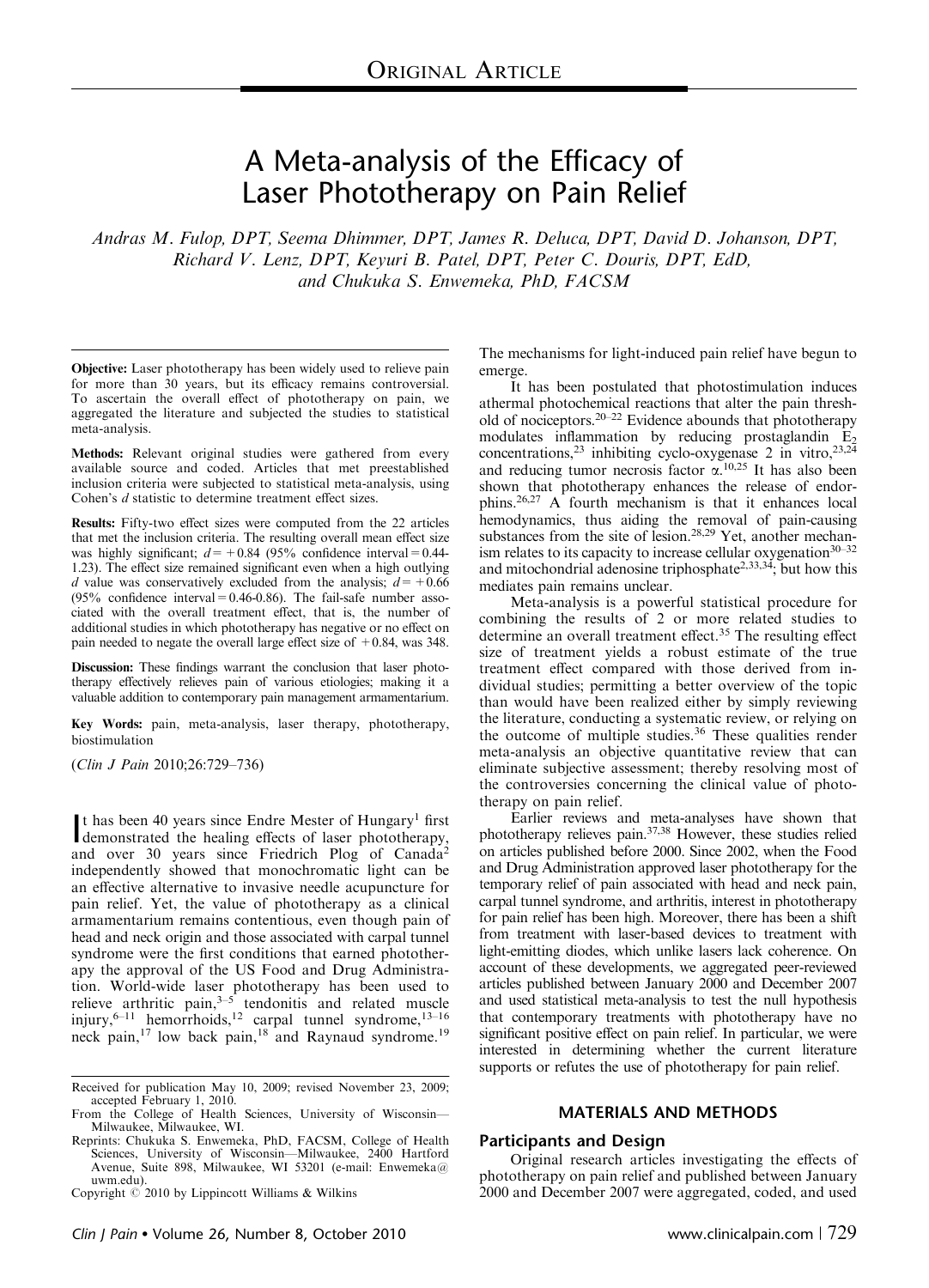in this study. The articles were obtained from libraries and online sources, including Medline, PubMed, Ovid literature search engine, and Psychology Information (PsycInfo). The terms used to identify the articles included "laser therapy," "photo bio-modulation," "light therapy," "low level laser therapy," "phototherapy," "pain," "pain control," and "pain management." Secondary sources included papers cited by articles retrieved from the abovementioned sources, internet web pages, commercial search engines, and articles published in journals which were not available from the aforementioned databases.

Studies were included if they met the following criteria: (1) article was published in a peer-reviewed or scientific journal, (2) article was published between January 2000 and December 2007, (3) the study was completed in vivo using human participants only, (4) article stated or we were able to compute the following variables: power, power density, energy density, number of treatments given, duration of each treatment, frequency of treatment, beam and spot size, fluence (dose), size of the area treated, and mode of treatment (contact or noncontact mode), (5) the medical condition was clearly stated, (6) the study measured pain using a quantifiable scale or outcome, and (7) the wavelength and light source were identified. Articles were eliminated if any of the following exclusion criteria applied: (1) the study was conducted in vitro, (2) the article was a case study, (3) Cohen's d statistic could not be calculated from the data provided, or (4) members of the research team were unable to translate the article into English to compute Cohen's d.

## Pilot Reliability Study and Data Coding

A coding form with a list of relevant parameters and related information was developed as shown in Table 1. Data from the studies that met inclusion criteria were then collected to establish a data pool. To ensure data accuracy, 6 raters were first trained; then a pilot study was conducted to determine the level of agreement among them as they ascertained the presence or absence of the parameters detailed in Table 1, and as they calculated the treatment effect sizes, that is, Cohen's d, from an initial set of 10 randomly selected studies. Raters were retrained with new sets of articles and retested for reliability until at least 90% agreement was attained.

## Determination of Effect Size

Effect sizes were calculated using the formulae for computing Cohen's  $d$  statistic.<sup>35,36</sup> Cohen's  $d$  is defined as the difference between the means of the experimental group and the comparison group divided by the SD of the comparison group as follows:

$$
d = \frac{x_1 - x_2}{SD_{comparison}}
$$

|  | TABLE 1. Treatment Parameters Identified in Each Study |  |  |  |  |
|--|--------------------------------------------------------|--|--|--|--|
|--|--------------------------------------------------------|--|--|--|--|

| Experimental participants | Power (W)                |
|---------------------------|--------------------------|
| Condition treated         | Power density $(W/cm2)$  |
| Independent variables     | Energy density $(J/cm2)$ |
| Dependent variables       | Number of treatments     |
| Source of light           | Frequency of treatments  |
| Wavelength                | Duration of treatments   |
| Spot size                 | Pain outcome measurement |
| Distance from surface     | Outcome                  |
| Dosage                    |                          |

Where d stands for the effect size,  $x_1$  is the mean of the treated group,  $x_2$  is the mean of the comparison group, and SDcomparison is the SD of the comparison group.

Where means and SDs were not reported but data was presented as percentages, a d value was calculated by first finding the associated  $t$  value with the following formula:

$$
t = \frac{P_2 - P_1}{\sqrt{\frac{(P_2)(1 - P_2)}{N_2} + \frac{(P_1)(1 - P_1)}{N_1}}}
$$

Where  $P_2$  is the percent change of the treatment group,  $P_1$ is the percent change of the comparison group,  $N_2$  is the number of participants in the treated group, and  $N_1$  is the number of participants in the comparison group.

The  $t$  value calculated was then converted to a  $d$  value using the following formula<sup>35,36</sup>:

$$
d = \frac{2t}{\sqrt{df}}
$$

Where  $d$  is the effect size, t is the  $t$  value, and df is the degree of freedom. The degree of freedom was determined with the formula $36$ :

$$
df = N_1 + N_2 - 2
$$

 $N_1$  and  $N_2$  are the numbers of participants treated in the comparison group and the treated group, respectively.

The overall mean effect size was calculated by summing the d values obtained independently from each study and then divided by the total number of  $d$  values as follows:

$$
d_{\text{average}} = \frac{\sum d}{N}
$$

Where  $d_{\text{average}}$  is the mean effect size,  $\Sigma d$  is the sum of the effect sizes, and N is the total number of  $d$  values used.

# Grubb's Extreme Studentized Deviation Test for Critical Outliers

To identify outlying  $d$  values, Grubb's test<sup>39</sup> or critical outliers was performed on the pool of calculated  $d$  values using the following formula:

$$
z = \frac{[d_{\text{average}} - d]}{\text{SD}}
$$

Where z is the z score for each individual  $d$  value,  $d_{\text{average}}$  is the mean effect size, and SD is the SD of  $d_{\text{average}}$ . The z score was then compared with a critical z value obtained from Grubb's critical-z Table.

In further analysis, the effect sizes obtained from studies with repeated measurements of the same outcome variable were averaged to minimize undue influence of any

|                      | TABLE 2. Reviewed Outcomes of All Experimental/Quasi- |
|----------------------|-------------------------------------------------------|
| experimental Studies |                                                       |

| Category                                    | No.<br><b>Articles</b> | No. $(\% )$<br><b>Articles With</b><br><b>Positive</b><br><b>Results</b> | No. $(\% )$<br><b>Articles With</b><br><b>Negative</b><br><b>Results</b> |
|---------------------------------------------|------------------------|--------------------------------------------------------------------------|--------------------------------------------------------------------------|
| Included<br>studies                         | 22                     | 13(59.1)                                                                 | 9(30.9)                                                                  |
| Excluded<br>studies                         | 28                     | 23(82.1)                                                                 | 5(17.9)                                                                  |
| Total (included<br>and excluded<br>studies) | 50                     | 37(74.0)                                                                 | 14(16.0)                                                                 |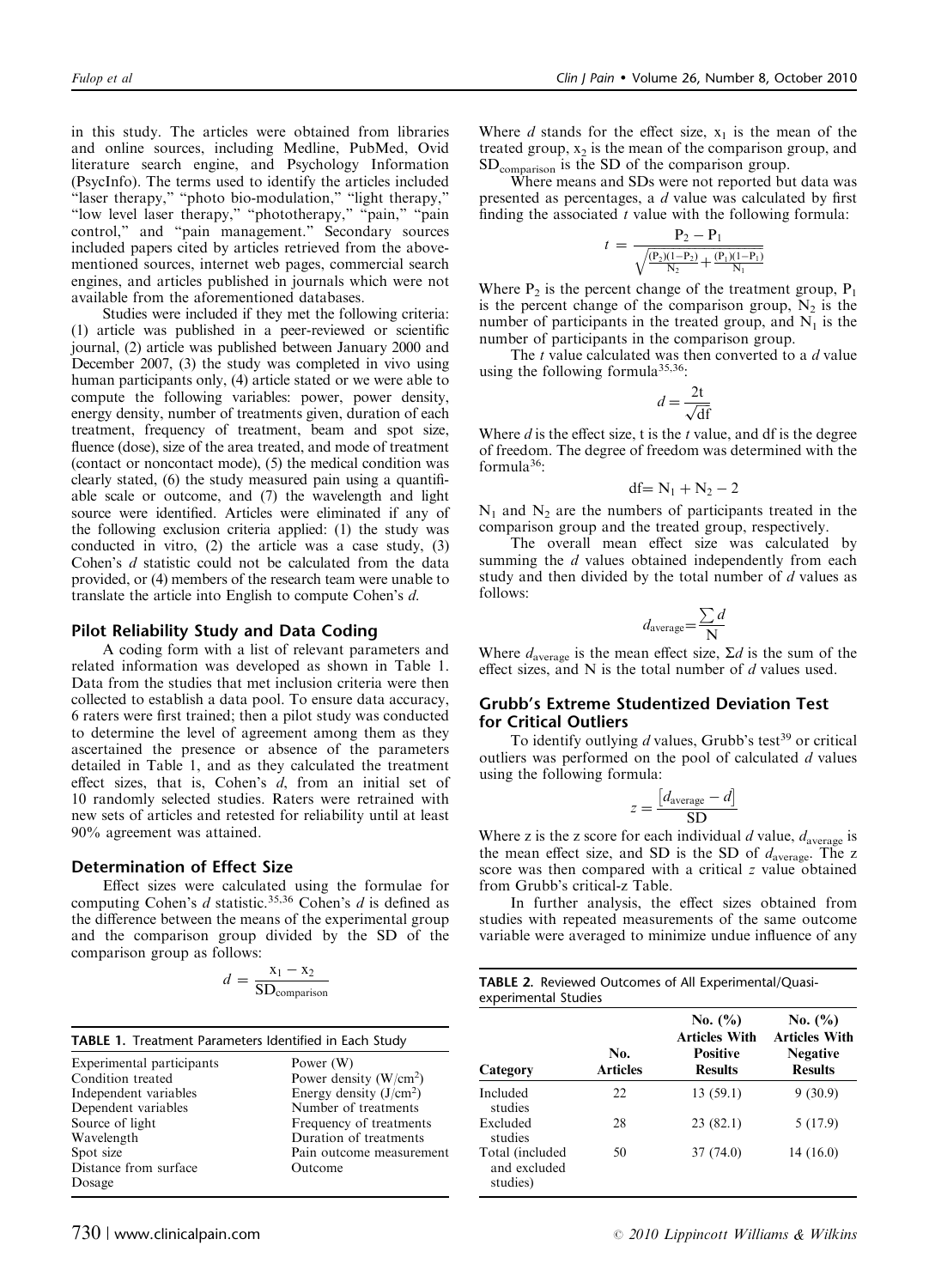| <b>TABLE 3.</b> Outcome of Statistical Meta-analysis |            |                 |           |                            |                                          |                                          |
|------------------------------------------------------|------------|-----------------|-----------|----------------------------|------------------------------------------|------------------------------------------|
| Analysis                                             | No. Papers | No. Effect Size | Cohen's d | 95% Confidence<br>Interval | <b>Fail-Safe N</b><br>$(0.05$ Criterion) | <b>Fail Safe N</b><br>$(0.10$ Criterion) |
| Overall                                              |            | 52              | 0.84      | $0.44 - 1.23$              | 348                                      | 163                                      |
| Outlier removed                                      | 21         | 51              | 0.66      | $0.46 - 0.86$              | 256                                      | 118                                      |

one study on the overall effect size.<sup>40</sup> For example, if pain was measured on the same participants at 5 different time intervals in a particular study, the  $d$  values obtained were averaged to yield 1  $d$  value instead of 5.<sup>40</sup> Finally, the overall d value obtained was considered small, medium, or large in accordance with the guideline provided by Cohen.<sup>36</sup> According to Cohen,  $36$  the values of 0.2, 0.5, and 0.8 indicate a small, medium, and large average effect size, respectively.

## Calculation of the Fail-safe Number

Considering the likelihood that our meta-analysis did not include every relevant published report, we computed the fail-safe number  $(N_{fs})$  associated with the overall  $d$  value obtained. From a statistical point of view, this is the number of nonsignificant studies that would be necessary to reduce the effect size resulting from this

analysis to a nonsignificant value. Practically, it is the number of additional studies with effect sizes below our set criterion value that would have to be included in the metaanalysis to negate the outcome of this study. A set criterion value of 0.05 was used, statistical significance was set to 0.05, and the  $N_f$  was calculated with the following formula:

$$
N_{\rm fs.05}\rm = N(d-d_c)/d_c
$$

Where N is the number of studies in the meta-analysis, d is the average effect size for the studies used, and  $d_c$  is the criterion value selected. For this meta-analysis,  $d_c$  was set to 0.05, the value of a nonsignificant small effect size.

#### RESULTS

We identified 22 articles from the 59 peer-reviewed papers that met the inclusion criteria. We excluded 9 papers from the analysis immediately because they were reviews,

| <b>TABLE 4. Conditions Treated and Variables Measured</b> |                     |                                  |                                                            |                                                             |
|-----------------------------------------------------------|---------------------|----------------------------------|------------------------------------------------------------|-------------------------------------------------------------|
| <b>Study</b>                                              | No.<br>Participants | <b>Condition Treated</b>         | <b>Independent Variable</b>                                | <b>Dependent Variable(s)</b>                                |
| Altan et al. 2005                                         | 53                  | Myofascial pain<br>syndrome      | Laser versus placebo                                       | VAS, Pain 5-point scale and<br>Tenderness on 18-point scale |
| Bingol et al, 2005                                        | 40                  | Shoulder pain                    | Laser versus placebo                                       | Pain (VAS)                                                  |
| Brosseau et al, 2005                                      | 88                  | Osteoarthritis of the hand       | Laser versus placebo                                       | Pain (Auscan scale)                                         |
| Chow et al, 2006                                          | 90                  | Chronic neck pain                | Laser versus control                                       | Pain (10 cm VAS scale)                                      |
| Douris et al, 2006                                        | 27                  | Delayed onset muscle<br>soreness | Laser versus Placebo,<br>laser versus control              | <b>VAS</b><br>McGill Pain Questionnaire                     |
| Dundar et al, 2007                                        | 64                  | Myofascial pain<br>syndrome      | Laser versus placebo                                       | Pain (VAS)                                                  |
| Ekim et al, 2007                                          | 19                  | Carpal tunnel syndrome           | Laser versus placebo                                       | Pain (VAS)                                                  |
| Fikackova et al, 2007                                     | 80                  | Temporomandibular                | Laser versus placebo                                       | Pain reduction $(\% )$                                      |
| Gur et al, 2002                                           | 40                  | Fibromyalgia                     | Laser versus placebo                                       | Pain (Likert scale)<br>Skinfold tenderness                  |
| Gur et al, 2003a                                          | 75                  | Low back pain                    | Laser and exercise<br>versus exercise                      | Pain (VAS)                                                  |
| Gur et al, 2003b                                          | 90                  | Osteoarthritis of the knee       | Laser $3 J/2 J$ versus<br>placebo                          | Pain at movement<br>Pain at rest<br>Pain at flexion         |
| Gur et al. 2004                                           | 60                  | Myofascial pain<br>syndrome      | Laser versus Placebo                                       | Pain (VAS)                                                  |
| Hakguder et al, 2003                                      | 62                  | Myofascial pain<br>syndrome      | Laser and stretching<br>versus stretching                  | Pain (VAS)                                                  |
| Hirschl et al, 2004                                       | 48                  | Raynaud phenomenon               | Laser versus Placebo                                       | Pain intensity                                              |
| Hopkins et al, 2004                                       | 22                  | Experimental wounds              | Laser versus Placebo                                       | Pain                                                        |
| Ozdemir et al, 2001                                       | 60                  | Cervical osteoarthritis          | Laser versus Placebo                                       | Pain and Neck Pain<br>Disability Scale                      |
| Ozkan et al, 2004                                         | 25                  | Flexor tendon injuries           | Laser and whirlpool<br>versus                              | Pain (VAS)                                                  |
| Saunders, 2003                                            | 36                  | Supraspinatus tendonitis         | Laser versus Control                                       | Pain (VAS 100 mm Huskinssons)                               |
| Stergioulas, 2007                                         | 50                  | Lateral epicondylitis            | Laser and plyometrics<br>versus placebo and<br>plyometrics | Pain (VAS)                                                  |
| Takas et al, 2006                                         | 20                  | Root planning                    | Laser versus Placebo                                       | Pain (VAS)                                                  |
| Tascioglu et al, 2004                                     | 60                  | Osteoarthritis                   | Laser versus Placebo                                       | Pain (VAS and WOMAC)                                        |
| Zinman et al, 2004                                        | 50                  | Polyneuropathy                   | Laser versus Placebo                                       | Pain (VAS)                                                  |

VAS indicates visual analog scale; WOMAC, Western Ontario and McMaster Universities Arthritis Index.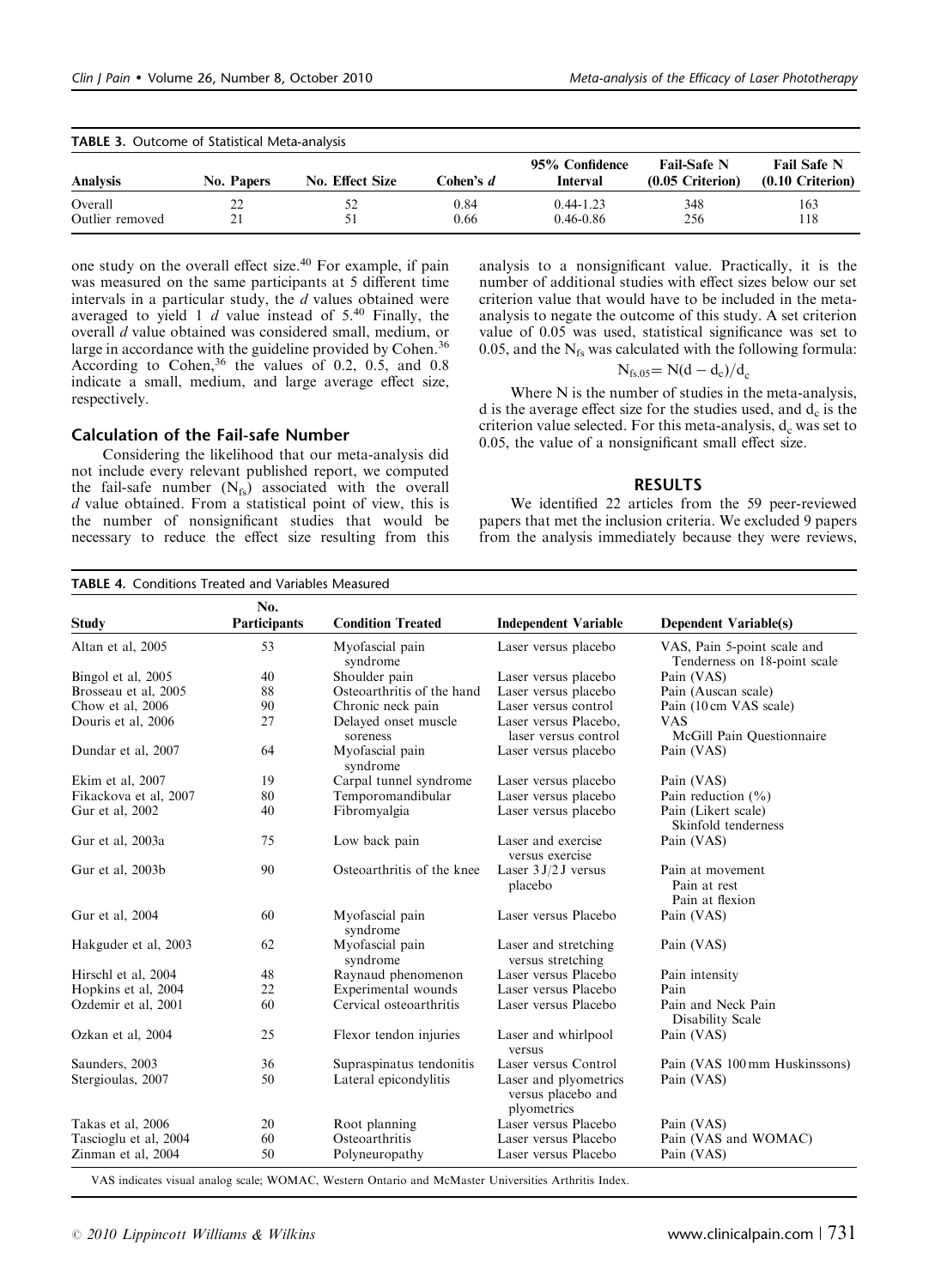case studies, meta-analyses, lacked a control group, or did not measure pain on a quantifiable scale. An additional 28 papers were experimental or quasi-experimental; however, they too were excluded, as they lacked the numerical data needed to calculate treatment effect sizes. In several studies, data were presented as charts without descriptive summary data. Nonetheless, further analysis of these 28 papers showed that 23 (82.1%) demonstrated that phototherapy relieves pain; only 5 did not. In contrast, of the 22 articles included in our analysis, 13 (59.1%) found phototherapy to be effective in relieving pain, 9 did not; indicating that there was no bias in excluding the 28 studies from this analysis. Indeed, had it been possible to include the entire 50 experimental or quasi-experimental studies in the analysis, the outcome would have been more positive than reported below; as 36 (72%) of the 50 studies showed phototherapy to be effective in relieving pain, compared with the 59.1% of the studies used in this analysis (Table 2).

Ninety-six computable effect sizes were calculated from the 22 studies used. Fifty-two effect sizes were obtained when multiple d values from the same study were averaged to account for repeated measurements of the same variable over time, as detailed above. The overall mean effect size obtained from the 52 effect sizes was  $+0.84$  (95%) confidence interval 0.44-1.23). This finding indicates that phototherapy is highly effective for pain relief. The fail-safe number corresponding to this overall mean effect size was 348; meaning that 348 additional studies reporting a neutral or negative effect of phototherapy on pain would be needed to invalidate the outcome of this analysis (Table 3).

To permit a comparison of our results with those of Enwemeka et  $al^{38}$  who used 0.10 as their set criteria, the fail-safe number was recalculated using 0.10 as the set criterion instead of the commonly used 0.05. The resulting fail-safe number was 163; a high number which again

TABLE 5. Source of Light, Wavelength, Power, Power, and Energy Density

confirms that the likelihood of overturning the significant treatment effect size  $(+0.84)$  is minute.

When we removed the lone positively high outlying  $d$  value from the analysis, the resulting  $d$  value was 0.66 (95% confidence interval  $+0.46-+0.86$ ). This finding again shows that phototherapy has a significant positive effect on pain relief. The fail-safe number associated with this effect size was 256 (118, if 0.10 is used as the set criterion).

To put our findings in perspective, we have included the conditions treated and the variables measured in the studies that were included in this analysis in Table 4. Similarly, the source of light, wavelength, power, power density, and energy density for each study are presented in Table 5, and Table 6 outlines the number, frequency, and duration of treatments, specific outcome data, and effect sizes for each study.

#### **DISCUSSION**

It is well recognized in meta-analysis that a treatment effect of  $+0.2$  signifies a small effect size,  $+0.4$  a medium effect size, and a value of  $+0.8$  or greater indicates a large effect size of treatment.<sup>36</sup> Thus, the large effect size  $(+0.84)$  obtained in this analysis signifies that phototherapy is a highly effective form of treatment for pain relief. Even with our conservative approach of removing a high outlying d value, the treatment effect size remained significant. These results are consistent with the findings of Enwemeka et al<sup>38</sup> who reported a treatment effect size of +1.11 and a fail-safe number of 41 in their meta-analysis of articles published during the 30 years before year 2000. It should be noted that Enwemeka et al<sup>38</sup> did not control for outlying *d* values; moreover, their analysis was based on 9 articles that met their inclusion criteria. The effect size obtained in this meta-analysis would have likely been

| <b>Study</b>          | Source of Light  | Wavelength (nm) | Power (W)           | <b>Power Density</b><br>(W/cm <sup>2</sup> ) | Energy $(J)$ or<br><b>Energy Density</b><br>(J/cm <sup>2</sup> ) |
|-----------------------|------------------|-----------------|---------------------|----------------------------------------------|------------------------------------------------------------------|
| Altan et al. 2005     | $Ga-As$          | 904             | 27 and 50 W         | Not reported                                 | Not reported                                                     |
| Bingol et al, 2005    | $Ga-As$          | 904             | Not reported        | Not reported                                 | 2.98 J/cm <sup>2</sup>                                           |
| Brosseau et al. 2005  | LLL Ga-As-Al     | 860             | $60 \,\mathrm{mW}$  | 3 W/cm <sup>2</sup>                          | 3 J/cm <sup>2</sup>                                              |
| Chow et al. 2006      | Diolase device   | 830             | $300 \,\mathrm{mW}$ | 0.67 W/cm <sup>2</sup>                       | Not reported                                                     |
| Douris et al, 2006    | Dyantron solaris | 660 and 880     | Not reported        | $100 \,\mathrm{mW/cm^2}$                     | 8 J/cm <sup>2</sup>                                              |
|                       | <b>IR SLD</b>    |                 |                     |                                              |                                                                  |
| Dundar et al. 2007    | LLL Ga-As-Al     | 830             | $450 \,\mathrm{mW}$ | $58 \text{ mW/cm}^2$                         | 630 J                                                            |
| Ekim et al, 2007      | $Ga-Al-As$       | 780             | $50 \,\mathrm{mW}$  | Not reported                                 | 75J                                                              |
| Fikackova et al, 2007 | $Ga-Al-As$       | 830             | $400 \,\mathrm{mW}$ | Not reported                                 | Not reported                                                     |
| Gur et al, 2002       | Ga-As laser      | 904             | $11.2 \text{ mW}$   | Not reported                                 | 2 J/cm <sup>2</sup>                                              |
| Gur et al, 2003a      | Not reported     | Not reported    | 10W                 | Not reported                                 | 1 J/cm <sup>2</sup>                                              |
| Gur et al. 2003b      | Ga-Ar infrared   | 904             | 20W                 | Not reported                                 | 30 J and 20 J                                                    |
| Gur et al. 2004       | Ga-As laser      | 904             | $11.2 \text{ mW}$   | Not reported                                 | 20 J/cm <sup>2</sup>                                             |
| Hakguder et al, 2003  | $Ga-As-Al$       | 780             | $10 \,\mathrm{mW}$  | Not reported                                 | $5 \text{ J/cm}^2$                                               |
| Hirschl et al. 2004   | Not reported     | 685             | $20 \,\mathrm{mW}$  | Not reported                                 | 2 J/cm <sup>2</sup>                                              |
| Hopkins et al, 2004   | 46-diode cluster | 820             | Not reported        | $0.075 W/cm^2$                               | 8 J/cm <sup>2</sup>                                              |
| Ozdemir et al, 2001   | $Ga-As-Al$       | 830             | $50 \,\mathrm{mW}$  | Not reported                                 | 0.9 J/cm <sup>2</sup>                                            |
| Ozkan et al, 2004     | Ga-As laser      | 904             | 27 W, 50 W          | Not reported                                 | Not reported                                                     |
| Saunders, 2003        | Not reported     | 820             | $50 \,\mathrm{mW}$  | Not reported                                 | 30 J/cm <sup>2</sup>                                             |
| Stergioulas, 2007     | $Ga-As$          | 904             | $40 \,\mathrm{mW}$  | Not reported                                 | $2.4$ J/cm <sup>2</sup>                                          |
| Takas et al, 2006     | R/IR             | 637-957         | Not reported        | Not reported                                 | Not reported                                                     |
| Tascioglu et al, 2004 | $Ga-Al-As$       | 830             | $50 \,\mathrm{mW}$  | Not reported                                 | 15 I total                                                       |
| Zinman et al. 2004    | <b>TLC 5000</b>  | 905             | $0-60$ mW           | Not reported                                 | Not reported                                                     |

Ga-Ar indicates gallium argon; Ga-As, gallium arsenide; Ga-As-Al, gallium arsenide aluminum; IR, infra red; LLL, low level laser; R, red.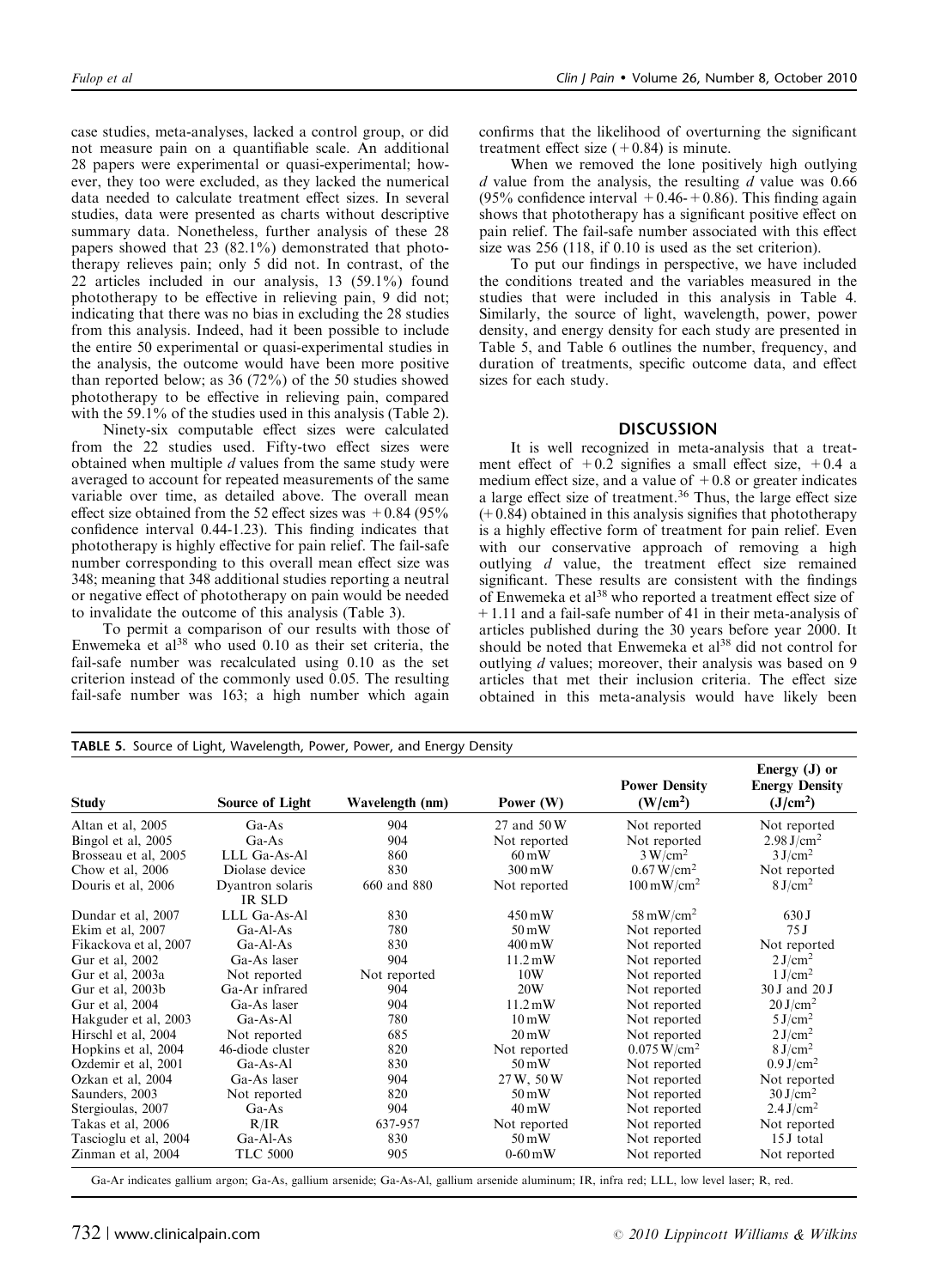| <b>Treatments</b><br><b>Treatments</b><br><b>Study</b><br><b>Treatments</b><br>and Data<br>10<br>0.95<br>Altan et al, 2005<br>Once/d for $10d$<br>$2 \text{ min}$<br>Pain (VAS)<br>2.43<br>Pain (VAS) 14 wk<br>0.62<br>Pain 5-point scale<br>1.10<br>Pain 5-point scale 14 wk<br>$-0.35$<br>Tenderness<br>Tenderness 14 wk<br>1.46<br>Bingol et al, 2005<br>10<br>5 times/wk<br>1 min<br>0.41<br>Pain (VAS) rate of change<br>0.15<br>Pain (VAS) change in means<br>18<br>Thrice/wk<br>$20 \,\mathrm{min}$<br>Pain (Auscan Scale) 3 wk<br>0.26<br>Brosseau et al, 2005<br>Pain (Auscan Scale) 6 wk<br>0.34<br>0.27<br>Pain (Auscan Scale) 3 mo<br>0.085<br>Pain (Auscan Scale) 6 mo<br>Chow et al, 2006<br>14<br>Twice/wk for 7 wk<br>30 s per point<br>9.80<br>Pain (VAS)<br>4<br>McGill Experimental versus control<br>0.26<br>Douris et al, 2006<br>Once/d $\times$ 4 d<br>80 s<br>McGill Experimental versus placebo<br>0.41<br>Pain VAS Experimental versus control<br>0.74<br>Pain VAS experimental versus placebo<br>0.86<br>Dundar et al, 2007<br>15<br>Once/d<br>$2 \text{ min}$<br>0.44<br>Pain at rest (rate)<br>0.26<br>Pain at movement (rate)<br>0.00<br>Pain at night (rate)<br>Pain at rest (difference)<br>$-0.043$<br>0.21<br>Pain at movement (difference)<br>0.21<br>Pain at night (difference)<br>10<br>Once/d $\times$ 10 d<br>$10 \,\mathrm{min}$<br>0.93<br>Pain VAS post-Tx<br>Pain VAS 3 mo<br>0.73<br>Fikackova et al, 2007<br>10<br>"Within 1 mo"<br>Not reported<br>Pain reduction $(\% )$ at 10 J<br>0.37<br>0.37<br>Pain reduction $(\% )$ at 15 J<br>0.92<br>Gur et al, 2002<br>10<br>Daily for 2 wk<br>3 min<br>Pain (Likert Scale)<br>0.73<br>Skinfold tenderness<br>20<br>Gur et al, 2003a<br>$5 \times$ times/wk; for $4$ wk<br>$30 \,\mathrm{min}$<br>0.5<br>Pain (VAS)<br>10<br>Gur et al, 2003b<br>Pain at movement, 4th wk, 1 versus 3<br>1.01<br>Daily for 2 wk<br>5 min<br>5 min<br>0.90<br>Pain at movement, 8th wk<br>5 min<br>0.75<br>Pain at movement, 12th wk<br>1.11<br>3 min<br>Pain at movement, 4th wk, 2 versus 3<br>0.90<br>3 min<br>Pain at movement, 8th wk<br>3 min<br>0.69<br>Pain at movement, 12th wk<br>0.87<br>5 min<br>Pain at rest, 4th wk, 1 versus 3<br>5 min<br>0.93<br>Pain at rest, 8th wk<br>5 min<br>0.65<br>Pain at rest, 12th wk<br>1.16<br>3 min<br>Pain at rest, 4th wk, 2 versus 3<br>0.96<br>3 min<br>Pain at rest, 8th wk<br>3 min<br>0.65<br>Pain at rest, 12th wk<br>0.68<br>5 min<br>Pain at flexion, 4th wk, 1 versus 3<br>5 min<br>0.65<br>Pain at flexion, 8th wk<br>0.82<br>5 min<br>Pain at flexion, 12th wk<br>1.24<br>Pain at flexion, 4th wk, 2 versus 3<br>3 min<br>Pain at flexion, 8th wk<br>3 min<br>1.05<br>0.99<br>3 min<br>Pain at flexion, 12th wk<br>10<br>1.03<br>Gur et al, 2004<br>Daily $\times$ 2 wk<br>3 min<br>Pain (VAS) at rest, wk 2<br>1.04<br>Pain (VAS) at rest, wk 3<br>0.75<br>Pain (VAS) at rest, wk 12<br>0.82<br>Pain (VAS) at movement, wk 2<br>0.95<br>Pain (VAS) at movement, wk 3<br>Pain (VAS) at movement, wk 12<br>0.75<br>0.71<br>NPDS score, wk 2<br>0.94<br>NPDS, wk 3<br>0.67<br>NPDS, wk 12<br>Hakguder et al, 2003<br>Not reported<br>62<br>3 min<br>LLLT beneficial for pain<br>1.44<br>1.55<br>3 wks later<br>Hirschl et al, 2004<br>15<br>30-40 min<br>0.23<br>5 times/wk $\times$ 3 wk<br>Pain intensity, wk 1<br>0.37<br>Pain intensity, wk 2<br>0.47<br>Pain intensity, wk 3<br>10<br>Once daily<br>$-0.34$<br>Hopkins et al, 2004<br>$2 \text{ min}, 5 \text{ s}$<br>Pain day 1<br>Pain day 4<br>0.00<br>$-0.19$<br>Pain day 6<br>(continued) |                  | No. | TABLE 6. Number, Frequency, and Duration of Treatments, Data, and Cohen's d<br>Frequency of | Duration of | <b>Specific Dependent Variable</b> |             |
|--------------------------------------------------------------------------------------------------------------------------------------------------------------------------------------------------------------------------------------------------------------------------------------------------------------------------------------------------------------------------------------------------------------------------------------------------------------------------------------------------------------------------------------------------------------------------------------------------------------------------------------------------------------------------------------------------------------------------------------------------------------------------------------------------------------------------------------------------------------------------------------------------------------------------------------------------------------------------------------------------------------------------------------------------------------------------------------------------------------------------------------------------------------------------------------------------------------------------------------------------------------------------------------------------------------------------------------------------------------------------------------------------------------------------------------------------------------------------------------------------------------------------------------------------------------------------------------------------------------------------------------------------------------------------------------------------------------------------------------------------------------------------------------------------------------------------------------------------------------------------------------------------------------------------------------------------------------------------------------------------------------------------------------------------------------------------------------------------------------------------------------------------------------------------------------------------------------------------------------------------------------------------------------------------------------------------------------------------------------------------------------------------------------------------------------------------------------------------------------------------------------------------------------------------------------------------------------------------------------------------------------------------------------------------------------------------------------------------------------------------------------------------------------------------------------------------------------------------------------------------------------------------------------------------------------------------------------------------------------------------------------------------------------------------------------------------------------------------------------------------------------------------------------------------------------------------------------------------------------------------------------------------------------------------------------------------------------------------------------------------------------------------------------------------------------------------------------------------------------------------------------------------------------------------------------------------------------|------------------|-----|---------------------------------------------------------------------------------------------|-------------|------------------------------------|-------------|
|                                                                                                                                                                                                                                                                                                                                                                                                                                                                                                                                                                                                                                                                                                                                                                                                                                                                                                                                                                                                                                                                                                                                                                                                                                                                                                                                                                                                                                                                                                                                                                                                                                                                                                                                                                                                                                                                                                                                                                                                                                                                                                                                                                                                                                                                                                                                                                                                                                                                                                                                                                                                                                                                                                                                                                                                                                                                                                                                                                                                                                                                                                                                                                                                                                                                                                                                                                                                                                                                                                                                                                                      |                  |     |                                                                                             |             |                                    | Cohen's $d$ |
|                                                                                                                                                                                                                                                                                                                                                                                                                                                                                                                                                                                                                                                                                                                                                                                                                                                                                                                                                                                                                                                                                                                                                                                                                                                                                                                                                                                                                                                                                                                                                                                                                                                                                                                                                                                                                                                                                                                                                                                                                                                                                                                                                                                                                                                                                                                                                                                                                                                                                                                                                                                                                                                                                                                                                                                                                                                                                                                                                                                                                                                                                                                                                                                                                                                                                                                                                                                                                                                                                                                                                                                      |                  |     |                                                                                             |             |                                    |             |
|                                                                                                                                                                                                                                                                                                                                                                                                                                                                                                                                                                                                                                                                                                                                                                                                                                                                                                                                                                                                                                                                                                                                                                                                                                                                                                                                                                                                                                                                                                                                                                                                                                                                                                                                                                                                                                                                                                                                                                                                                                                                                                                                                                                                                                                                                                                                                                                                                                                                                                                                                                                                                                                                                                                                                                                                                                                                                                                                                                                                                                                                                                                                                                                                                                                                                                                                                                                                                                                                                                                                                                                      |                  |     |                                                                                             |             |                                    |             |
|                                                                                                                                                                                                                                                                                                                                                                                                                                                                                                                                                                                                                                                                                                                                                                                                                                                                                                                                                                                                                                                                                                                                                                                                                                                                                                                                                                                                                                                                                                                                                                                                                                                                                                                                                                                                                                                                                                                                                                                                                                                                                                                                                                                                                                                                                                                                                                                                                                                                                                                                                                                                                                                                                                                                                                                                                                                                                                                                                                                                                                                                                                                                                                                                                                                                                                                                                                                                                                                                                                                                                                                      |                  |     |                                                                                             |             |                                    |             |
|                                                                                                                                                                                                                                                                                                                                                                                                                                                                                                                                                                                                                                                                                                                                                                                                                                                                                                                                                                                                                                                                                                                                                                                                                                                                                                                                                                                                                                                                                                                                                                                                                                                                                                                                                                                                                                                                                                                                                                                                                                                                                                                                                                                                                                                                                                                                                                                                                                                                                                                                                                                                                                                                                                                                                                                                                                                                                                                                                                                                                                                                                                                                                                                                                                                                                                                                                                                                                                                                                                                                                                                      |                  |     |                                                                                             |             |                                    |             |
|                                                                                                                                                                                                                                                                                                                                                                                                                                                                                                                                                                                                                                                                                                                                                                                                                                                                                                                                                                                                                                                                                                                                                                                                                                                                                                                                                                                                                                                                                                                                                                                                                                                                                                                                                                                                                                                                                                                                                                                                                                                                                                                                                                                                                                                                                                                                                                                                                                                                                                                                                                                                                                                                                                                                                                                                                                                                                                                                                                                                                                                                                                                                                                                                                                                                                                                                                                                                                                                                                                                                                                                      |                  |     |                                                                                             |             |                                    |             |
|                                                                                                                                                                                                                                                                                                                                                                                                                                                                                                                                                                                                                                                                                                                                                                                                                                                                                                                                                                                                                                                                                                                                                                                                                                                                                                                                                                                                                                                                                                                                                                                                                                                                                                                                                                                                                                                                                                                                                                                                                                                                                                                                                                                                                                                                                                                                                                                                                                                                                                                                                                                                                                                                                                                                                                                                                                                                                                                                                                                                                                                                                                                                                                                                                                                                                                                                                                                                                                                                                                                                                                                      |                  |     |                                                                                             |             |                                    |             |
|                                                                                                                                                                                                                                                                                                                                                                                                                                                                                                                                                                                                                                                                                                                                                                                                                                                                                                                                                                                                                                                                                                                                                                                                                                                                                                                                                                                                                                                                                                                                                                                                                                                                                                                                                                                                                                                                                                                                                                                                                                                                                                                                                                                                                                                                                                                                                                                                                                                                                                                                                                                                                                                                                                                                                                                                                                                                                                                                                                                                                                                                                                                                                                                                                                                                                                                                                                                                                                                                                                                                                                                      |                  |     |                                                                                             |             |                                    |             |
|                                                                                                                                                                                                                                                                                                                                                                                                                                                                                                                                                                                                                                                                                                                                                                                                                                                                                                                                                                                                                                                                                                                                                                                                                                                                                                                                                                                                                                                                                                                                                                                                                                                                                                                                                                                                                                                                                                                                                                                                                                                                                                                                                                                                                                                                                                                                                                                                                                                                                                                                                                                                                                                                                                                                                                                                                                                                                                                                                                                                                                                                                                                                                                                                                                                                                                                                                                                                                                                                                                                                                                                      |                  |     |                                                                                             |             |                                    |             |
|                                                                                                                                                                                                                                                                                                                                                                                                                                                                                                                                                                                                                                                                                                                                                                                                                                                                                                                                                                                                                                                                                                                                                                                                                                                                                                                                                                                                                                                                                                                                                                                                                                                                                                                                                                                                                                                                                                                                                                                                                                                                                                                                                                                                                                                                                                                                                                                                                                                                                                                                                                                                                                                                                                                                                                                                                                                                                                                                                                                                                                                                                                                                                                                                                                                                                                                                                                                                                                                                                                                                                                                      |                  |     |                                                                                             |             |                                    |             |
|                                                                                                                                                                                                                                                                                                                                                                                                                                                                                                                                                                                                                                                                                                                                                                                                                                                                                                                                                                                                                                                                                                                                                                                                                                                                                                                                                                                                                                                                                                                                                                                                                                                                                                                                                                                                                                                                                                                                                                                                                                                                                                                                                                                                                                                                                                                                                                                                                                                                                                                                                                                                                                                                                                                                                                                                                                                                                                                                                                                                                                                                                                                                                                                                                                                                                                                                                                                                                                                                                                                                                                                      |                  |     |                                                                                             |             |                                    |             |
|                                                                                                                                                                                                                                                                                                                                                                                                                                                                                                                                                                                                                                                                                                                                                                                                                                                                                                                                                                                                                                                                                                                                                                                                                                                                                                                                                                                                                                                                                                                                                                                                                                                                                                                                                                                                                                                                                                                                                                                                                                                                                                                                                                                                                                                                                                                                                                                                                                                                                                                                                                                                                                                                                                                                                                                                                                                                                                                                                                                                                                                                                                                                                                                                                                                                                                                                                                                                                                                                                                                                                                                      |                  |     |                                                                                             |             |                                    |             |
|                                                                                                                                                                                                                                                                                                                                                                                                                                                                                                                                                                                                                                                                                                                                                                                                                                                                                                                                                                                                                                                                                                                                                                                                                                                                                                                                                                                                                                                                                                                                                                                                                                                                                                                                                                                                                                                                                                                                                                                                                                                                                                                                                                                                                                                                                                                                                                                                                                                                                                                                                                                                                                                                                                                                                                                                                                                                                                                                                                                                                                                                                                                                                                                                                                                                                                                                                                                                                                                                                                                                                                                      |                  |     |                                                                                             |             |                                    |             |
|                                                                                                                                                                                                                                                                                                                                                                                                                                                                                                                                                                                                                                                                                                                                                                                                                                                                                                                                                                                                                                                                                                                                                                                                                                                                                                                                                                                                                                                                                                                                                                                                                                                                                                                                                                                                                                                                                                                                                                                                                                                                                                                                                                                                                                                                                                                                                                                                                                                                                                                                                                                                                                                                                                                                                                                                                                                                                                                                                                                                                                                                                                                                                                                                                                                                                                                                                                                                                                                                                                                                                                                      |                  |     |                                                                                             |             |                                    |             |
|                                                                                                                                                                                                                                                                                                                                                                                                                                                                                                                                                                                                                                                                                                                                                                                                                                                                                                                                                                                                                                                                                                                                                                                                                                                                                                                                                                                                                                                                                                                                                                                                                                                                                                                                                                                                                                                                                                                                                                                                                                                                                                                                                                                                                                                                                                                                                                                                                                                                                                                                                                                                                                                                                                                                                                                                                                                                                                                                                                                                                                                                                                                                                                                                                                                                                                                                                                                                                                                                                                                                                                                      |                  |     |                                                                                             |             |                                    |             |
|                                                                                                                                                                                                                                                                                                                                                                                                                                                                                                                                                                                                                                                                                                                                                                                                                                                                                                                                                                                                                                                                                                                                                                                                                                                                                                                                                                                                                                                                                                                                                                                                                                                                                                                                                                                                                                                                                                                                                                                                                                                                                                                                                                                                                                                                                                                                                                                                                                                                                                                                                                                                                                                                                                                                                                                                                                                                                                                                                                                                                                                                                                                                                                                                                                                                                                                                                                                                                                                                                                                                                                                      |                  |     |                                                                                             |             |                                    |             |
|                                                                                                                                                                                                                                                                                                                                                                                                                                                                                                                                                                                                                                                                                                                                                                                                                                                                                                                                                                                                                                                                                                                                                                                                                                                                                                                                                                                                                                                                                                                                                                                                                                                                                                                                                                                                                                                                                                                                                                                                                                                                                                                                                                                                                                                                                                                                                                                                                                                                                                                                                                                                                                                                                                                                                                                                                                                                                                                                                                                                                                                                                                                                                                                                                                                                                                                                                                                                                                                                                                                                                                                      |                  |     |                                                                                             |             |                                    |             |
|                                                                                                                                                                                                                                                                                                                                                                                                                                                                                                                                                                                                                                                                                                                                                                                                                                                                                                                                                                                                                                                                                                                                                                                                                                                                                                                                                                                                                                                                                                                                                                                                                                                                                                                                                                                                                                                                                                                                                                                                                                                                                                                                                                                                                                                                                                                                                                                                                                                                                                                                                                                                                                                                                                                                                                                                                                                                                                                                                                                                                                                                                                                                                                                                                                                                                                                                                                                                                                                                                                                                                                                      |                  |     |                                                                                             |             |                                    |             |
|                                                                                                                                                                                                                                                                                                                                                                                                                                                                                                                                                                                                                                                                                                                                                                                                                                                                                                                                                                                                                                                                                                                                                                                                                                                                                                                                                                                                                                                                                                                                                                                                                                                                                                                                                                                                                                                                                                                                                                                                                                                                                                                                                                                                                                                                                                                                                                                                                                                                                                                                                                                                                                                                                                                                                                                                                                                                                                                                                                                                                                                                                                                                                                                                                                                                                                                                                                                                                                                                                                                                                                                      |                  |     |                                                                                             |             |                                    |             |
|                                                                                                                                                                                                                                                                                                                                                                                                                                                                                                                                                                                                                                                                                                                                                                                                                                                                                                                                                                                                                                                                                                                                                                                                                                                                                                                                                                                                                                                                                                                                                                                                                                                                                                                                                                                                                                                                                                                                                                                                                                                                                                                                                                                                                                                                                                                                                                                                                                                                                                                                                                                                                                                                                                                                                                                                                                                                                                                                                                                                                                                                                                                                                                                                                                                                                                                                                                                                                                                                                                                                                                                      |                  |     |                                                                                             |             |                                    |             |
|                                                                                                                                                                                                                                                                                                                                                                                                                                                                                                                                                                                                                                                                                                                                                                                                                                                                                                                                                                                                                                                                                                                                                                                                                                                                                                                                                                                                                                                                                                                                                                                                                                                                                                                                                                                                                                                                                                                                                                                                                                                                                                                                                                                                                                                                                                                                                                                                                                                                                                                                                                                                                                                                                                                                                                                                                                                                                                                                                                                                                                                                                                                                                                                                                                                                                                                                                                                                                                                                                                                                                                                      |                  |     |                                                                                             |             |                                    |             |
|                                                                                                                                                                                                                                                                                                                                                                                                                                                                                                                                                                                                                                                                                                                                                                                                                                                                                                                                                                                                                                                                                                                                                                                                                                                                                                                                                                                                                                                                                                                                                                                                                                                                                                                                                                                                                                                                                                                                                                                                                                                                                                                                                                                                                                                                                                                                                                                                                                                                                                                                                                                                                                                                                                                                                                                                                                                                                                                                                                                                                                                                                                                                                                                                                                                                                                                                                                                                                                                                                                                                                                                      |                  |     |                                                                                             |             |                                    |             |
|                                                                                                                                                                                                                                                                                                                                                                                                                                                                                                                                                                                                                                                                                                                                                                                                                                                                                                                                                                                                                                                                                                                                                                                                                                                                                                                                                                                                                                                                                                                                                                                                                                                                                                                                                                                                                                                                                                                                                                                                                                                                                                                                                                                                                                                                                                                                                                                                                                                                                                                                                                                                                                                                                                                                                                                                                                                                                                                                                                                                                                                                                                                                                                                                                                                                                                                                                                                                                                                                                                                                                                                      |                  |     |                                                                                             |             |                                    |             |
|                                                                                                                                                                                                                                                                                                                                                                                                                                                                                                                                                                                                                                                                                                                                                                                                                                                                                                                                                                                                                                                                                                                                                                                                                                                                                                                                                                                                                                                                                                                                                                                                                                                                                                                                                                                                                                                                                                                                                                                                                                                                                                                                                                                                                                                                                                                                                                                                                                                                                                                                                                                                                                                                                                                                                                                                                                                                                                                                                                                                                                                                                                                                                                                                                                                                                                                                                                                                                                                                                                                                                                                      | Ekim et al, 2007 |     |                                                                                             |             |                                    |             |
|                                                                                                                                                                                                                                                                                                                                                                                                                                                                                                                                                                                                                                                                                                                                                                                                                                                                                                                                                                                                                                                                                                                                                                                                                                                                                                                                                                                                                                                                                                                                                                                                                                                                                                                                                                                                                                                                                                                                                                                                                                                                                                                                                                                                                                                                                                                                                                                                                                                                                                                                                                                                                                                                                                                                                                                                                                                                                                                                                                                                                                                                                                                                                                                                                                                                                                                                                                                                                                                                                                                                                                                      |                  |     |                                                                                             |             |                                    |             |
|                                                                                                                                                                                                                                                                                                                                                                                                                                                                                                                                                                                                                                                                                                                                                                                                                                                                                                                                                                                                                                                                                                                                                                                                                                                                                                                                                                                                                                                                                                                                                                                                                                                                                                                                                                                                                                                                                                                                                                                                                                                                                                                                                                                                                                                                                                                                                                                                                                                                                                                                                                                                                                                                                                                                                                                                                                                                                                                                                                                                                                                                                                                                                                                                                                                                                                                                                                                                                                                                                                                                                                                      |                  |     |                                                                                             |             |                                    |             |
|                                                                                                                                                                                                                                                                                                                                                                                                                                                                                                                                                                                                                                                                                                                                                                                                                                                                                                                                                                                                                                                                                                                                                                                                                                                                                                                                                                                                                                                                                                                                                                                                                                                                                                                                                                                                                                                                                                                                                                                                                                                                                                                                                                                                                                                                                                                                                                                                                                                                                                                                                                                                                                                                                                                                                                                                                                                                                                                                                                                                                                                                                                                                                                                                                                                                                                                                                                                                                                                                                                                                                                                      |                  |     |                                                                                             |             |                                    |             |
|                                                                                                                                                                                                                                                                                                                                                                                                                                                                                                                                                                                                                                                                                                                                                                                                                                                                                                                                                                                                                                                                                                                                                                                                                                                                                                                                                                                                                                                                                                                                                                                                                                                                                                                                                                                                                                                                                                                                                                                                                                                                                                                                                                                                                                                                                                                                                                                                                                                                                                                                                                                                                                                                                                                                                                                                                                                                                                                                                                                                                                                                                                                                                                                                                                                                                                                                                                                                                                                                                                                                                                                      |                  |     |                                                                                             |             |                                    |             |
|                                                                                                                                                                                                                                                                                                                                                                                                                                                                                                                                                                                                                                                                                                                                                                                                                                                                                                                                                                                                                                                                                                                                                                                                                                                                                                                                                                                                                                                                                                                                                                                                                                                                                                                                                                                                                                                                                                                                                                                                                                                                                                                                                                                                                                                                                                                                                                                                                                                                                                                                                                                                                                                                                                                                                                                                                                                                                                                                                                                                                                                                                                                                                                                                                                                                                                                                                                                                                                                                                                                                                                                      |                  |     |                                                                                             |             |                                    |             |
|                                                                                                                                                                                                                                                                                                                                                                                                                                                                                                                                                                                                                                                                                                                                                                                                                                                                                                                                                                                                                                                                                                                                                                                                                                                                                                                                                                                                                                                                                                                                                                                                                                                                                                                                                                                                                                                                                                                                                                                                                                                                                                                                                                                                                                                                                                                                                                                                                                                                                                                                                                                                                                                                                                                                                                                                                                                                                                                                                                                                                                                                                                                                                                                                                                                                                                                                                                                                                                                                                                                                                                                      |                  |     |                                                                                             |             |                                    |             |
|                                                                                                                                                                                                                                                                                                                                                                                                                                                                                                                                                                                                                                                                                                                                                                                                                                                                                                                                                                                                                                                                                                                                                                                                                                                                                                                                                                                                                                                                                                                                                                                                                                                                                                                                                                                                                                                                                                                                                                                                                                                                                                                                                                                                                                                                                                                                                                                                                                                                                                                                                                                                                                                                                                                                                                                                                                                                                                                                                                                                                                                                                                                                                                                                                                                                                                                                                                                                                                                                                                                                                                                      |                  |     |                                                                                             |             |                                    |             |
|                                                                                                                                                                                                                                                                                                                                                                                                                                                                                                                                                                                                                                                                                                                                                                                                                                                                                                                                                                                                                                                                                                                                                                                                                                                                                                                                                                                                                                                                                                                                                                                                                                                                                                                                                                                                                                                                                                                                                                                                                                                                                                                                                                                                                                                                                                                                                                                                                                                                                                                                                                                                                                                                                                                                                                                                                                                                                                                                                                                                                                                                                                                                                                                                                                                                                                                                                                                                                                                                                                                                                                                      |                  |     |                                                                                             |             |                                    |             |
|                                                                                                                                                                                                                                                                                                                                                                                                                                                                                                                                                                                                                                                                                                                                                                                                                                                                                                                                                                                                                                                                                                                                                                                                                                                                                                                                                                                                                                                                                                                                                                                                                                                                                                                                                                                                                                                                                                                                                                                                                                                                                                                                                                                                                                                                                                                                                                                                                                                                                                                                                                                                                                                                                                                                                                                                                                                                                                                                                                                                                                                                                                                                                                                                                                                                                                                                                                                                                                                                                                                                                                                      |                  |     |                                                                                             |             |                                    |             |
|                                                                                                                                                                                                                                                                                                                                                                                                                                                                                                                                                                                                                                                                                                                                                                                                                                                                                                                                                                                                                                                                                                                                                                                                                                                                                                                                                                                                                                                                                                                                                                                                                                                                                                                                                                                                                                                                                                                                                                                                                                                                                                                                                                                                                                                                                                                                                                                                                                                                                                                                                                                                                                                                                                                                                                                                                                                                                                                                                                                                                                                                                                                                                                                                                                                                                                                                                                                                                                                                                                                                                                                      |                  |     |                                                                                             |             |                                    |             |
|                                                                                                                                                                                                                                                                                                                                                                                                                                                                                                                                                                                                                                                                                                                                                                                                                                                                                                                                                                                                                                                                                                                                                                                                                                                                                                                                                                                                                                                                                                                                                                                                                                                                                                                                                                                                                                                                                                                                                                                                                                                                                                                                                                                                                                                                                                                                                                                                                                                                                                                                                                                                                                                                                                                                                                                                                                                                                                                                                                                                                                                                                                                                                                                                                                                                                                                                                                                                                                                                                                                                                                                      |                  |     |                                                                                             |             |                                    |             |
|                                                                                                                                                                                                                                                                                                                                                                                                                                                                                                                                                                                                                                                                                                                                                                                                                                                                                                                                                                                                                                                                                                                                                                                                                                                                                                                                                                                                                                                                                                                                                                                                                                                                                                                                                                                                                                                                                                                                                                                                                                                                                                                                                                                                                                                                                                                                                                                                                                                                                                                                                                                                                                                                                                                                                                                                                                                                                                                                                                                                                                                                                                                                                                                                                                                                                                                                                                                                                                                                                                                                                                                      |                  |     |                                                                                             |             |                                    |             |
|                                                                                                                                                                                                                                                                                                                                                                                                                                                                                                                                                                                                                                                                                                                                                                                                                                                                                                                                                                                                                                                                                                                                                                                                                                                                                                                                                                                                                                                                                                                                                                                                                                                                                                                                                                                                                                                                                                                                                                                                                                                                                                                                                                                                                                                                                                                                                                                                                                                                                                                                                                                                                                                                                                                                                                                                                                                                                                                                                                                                                                                                                                                                                                                                                                                                                                                                                                                                                                                                                                                                                                                      |                  |     |                                                                                             |             |                                    |             |
|                                                                                                                                                                                                                                                                                                                                                                                                                                                                                                                                                                                                                                                                                                                                                                                                                                                                                                                                                                                                                                                                                                                                                                                                                                                                                                                                                                                                                                                                                                                                                                                                                                                                                                                                                                                                                                                                                                                                                                                                                                                                                                                                                                                                                                                                                                                                                                                                                                                                                                                                                                                                                                                                                                                                                                                                                                                                                                                                                                                                                                                                                                                                                                                                                                                                                                                                                                                                                                                                                                                                                                                      |                  |     |                                                                                             |             |                                    |             |
|                                                                                                                                                                                                                                                                                                                                                                                                                                                                                                                                                                                                                                                                                                                                                                                                                                                                                                                                                                                                                                                                                                                                                                                                                                                                                                                                                                                                                                                                                                                                                                                                                                                                                                                                                                                                                                                                                                                                                                                                                                                                                                                                                                                                                                                                                                                                                                                                                                                                                                                                                                                                                                                                                                                                                                                                                                                                                                                                                                                                                                                                                                                                                                                                                                                                                                                                                                                                                                                                                                                                                                                      |                  |     |                                                                                             |             |                                    |             |
|                                                                                                                                                                                                                                                                                                                                                                                                                                                                                                                                                                                                                                                                                                                                                                                                                                                                                                                                                                                                                                                                                                                                                                                                                                                                                                                                                                                                                                                                                                                                                                                                                                                                                                                                                                                                                                                                                                                                                                                                                                                                                                                                                                                                                                                                                                                                                                                                                                                                                                                                                                                                                                                                                                                                                                                                                                                                                                                                                                                                                                                                                                                                                                                                                                                                                                                                                                                                                                                                                                                                                                                      |                  |     |                                                                                             |             |                                    |             |
|                                                                                                                                                                                                                                                                                                                                                                                                                                                                                                                                                                                                                                                                                                                                                                                                                                                                                                                                                                                                                                                                                                                                                                                                                                                                                                                                                                                                                                                                                                                                                                                                                                                                                                                                                                                                                                                                                                                                                                                                                                                                                                                                                                                                                                                                                                                                                                                                                                                                                                                                                                                                                                                                                                                                                                                                                                                                                                                                                                                                                                                                                                                                                                                                                                                                                                                                                                                                                                                                                                                                                                                      |                  |     |                                                                                             |             |                                    |             |
|                                                                                                                                                                                                                                                                                                                                                                                                                                                                                                                                                                                                                                                                                                                                                                                                                                                                                                                                                                                                                                                                                                                                                                                                                                                                                                                                                                                                                                                                                                                                                                                                                                                                                                                                                                                                                                                                                                                                                                                                                                                                                                                                                                                                                                                                                                                                                                                                                                                                                                                                                                                                                                                                                                                                                                                                                                                                                                                                                                                                                                                                                                                                                                                                                                                                                                                                                                                                                                                                                                                                                                                      |                  |     |                                                                                             |             |                                    |             |
|                                                                                                                                                                                                                                                                                                                                                                                                                                                                                                                                                                                                                                                                                                                                                                                                                                                                                                                                                                                                                                                                                                                                                                                                                                                                                                                                                                                                                                                                                                                                                                                                                                                                                                                                                                                                                                                                                                                                                                                                                                                                                                                                                                                                                                                                                                                                                                                                                                                                                                                                                                                                                                                                                                                                                                                                                                                                                                                                                                                                                                                                                                                                                                                                                                                                                                                                                                                                                                                                                                                                                                                      |                  |     |                                                                                             |             |                                    |             |
|                                                                                                                                                                                                                                                                                                                                                                                                                                                                                                                                                                                                                                                                                                                                                                                                                                                                                                                                                                                                                                                                                                                                                                                                                                                                                                                                                                                                                                                                                                                                                                                                                                                                                                                                                                                                                                                                                                                                                                                                                                                                                                                                                                                                                                                                                                                                                                                                                                                                                                                                                                                                                                                                                                                                                                                                                                                                                                                                                                                                                                                                                                                                                                                                                                                                                                                                                                                                                                                                                                                                                                                      |                  |     |                                                                                             |             |                                    |             |
|                                                                                                                                                                                                                                                                                                                                                                                                                                                                                                                                                                                                                                                                                                                                                                                                                                                                                                                                                                                                                                                                                                                                                                                                                                                                                                                                                                                                                                                                                                                                                                                                                                                                                                                                                                                                                                                                                                                                                                                                                                                                                                                                                                                                                                                                                                                                                                                                                                                                                                                                                                                                                                                                                                                                                                                                                                                                                                                                                                                                                                                                                                                                                                                                                                                                                                                                                                                                                                                                                                                                                                                      |                  |     |                                                                                             |             |                                    |             |
|                                                                                                                                                                                                                                                                                                                                                                                                                                                                                                                                                                                                                                                                                                                                                                                                                                                                                                                                                                                                                                                                                                                                                                                                                                                                                                                                                                                                                                                                                                                                                                                                                                                                                                                                                                                                                                                                                                                                                                                                                                                                                                                                                                                                                                                                                                                                                                                                                                                                                                                                                                                                                                                                                                                                                                                                                                                                                                                                                                                                                                                                                                                                                                                                                                                                                                                                                                                                                                                                                                                                                                                      |                  |     |                                                                                             |             |                                    |             |
|                                                                                                                                                                                                                                                                                                                                                                                                                                                                                                                                                                                                                                                                                                                                                                                                                                                                                                                                                                                                                                                                                                                                                                                                                                                                                                                                                                                                                                                                                                                                                                                                                                                                                                                                                                                                                                                                                                                                                                                                                                                                                                                                                                                                                                                                                                                                                                                                                                                                                                                                                                                                                                                                                                                                                                                                                                                                                                                                                                                                                                                                                                                                                                                                                                                                                                                                                                                                                                                                                                                                                                                      |                  |     |                                                                                             |             |                                    |             |
|                                                                                                                                                                                                                                                                                                                                                                                                                                                                                                                                                                                                                                                                                                                                                                                                                                                                                                                                                                                                                                                                                                                                                                                                                                                                                                                                                                                                                                                                                                                                                                                                                                                                                                                                                                                                                                                                                                                                                                                                                                                                                                                                                                                                                                                                                                                                                                                                                                                                                                                                                                                                                                                                                                                                                                                                                                                                                                                                                                                                                                                                                                                                                                                                                                                                                                                                                                                                                                                                                                                                                                                      |                  |     |                                                                                             |             |                                    |             |
|                                                                                                                                                                                                                                                                                                                                                                                                                                                                                                                                                                                                                                                                                                                                                                                                                                                                                                                                                                                                                                                                                                                                                                                                                                                                                                                                                                                                                                                                                                                                                                                                                                                                                                                                                                                                                                                                                                                                                                                                                                                                                                                                                                                                                                                                                                                                                                                                                                                                                                                                                                                                                                                                                                                                                                                                                                                                                                                                                                                                                                                                                                                                                                                                                                                                                                                                                                                                                                                                                                                                                                                      |                  |     |                                                                                             |             |                                    |             |
|                                                                                                                                                                                                                                                                                                                                                                                                                                                                                                                                                                                                                                                                                                                                                                                                                                                                                                                                                                                                                                                                                                                                                                                                                                                                                                                                                                                                                                                                                                                                                                                                                                                                                                                                                                                                                                                                                                                                                                                                                                                                                                                                                                                                                                                                                                                                                                                                                                                                                                                                                                                                                                                                                                                                                                                                                                                                                                                                                                                                                                                                                                                                                                                                                                                                                                                                                                                                                                                                                                                                                                                      |                  |     |                                                                                             |             |                                    |             |
|                                                                                                                                                                                                                                                                                                                                                                                                                                                                                                                                                                                                                                                                                                                                                                                                                                                                                                                                                                                                                                                                                                                                                                                                                                                                                                                                                                                                                                                                                                                                                                                                                                                                                                                                                                                                                                                                                                                                                                                                                                                                                                                                                                                                                                                                                                                                                                                                                                                                                                                                                                                                                                                                                                                                                                                                                                                                                                                                                                                                                                                                                                                                                                                                                                                                                                                                                                                                                                                                                                                                                                                      |                  |     |                                                                                             |             |                                    |             |
|                                                                                                                                                                                                                                                                                                                                                                                                                                                                                                                                                                                                                                                                                                                                                                                                                                                                                                                                                                                                                                                                                                                                                                                                                                                                                                                                                                                                                                                                                                                                                                                                                                                                                                                                                                                                                                                                                                                                                                                                                                                                                                                                                                                                                                                                                                                                                                                                                                                                                                                                                                                                                                                                                                                                                                                                                                                                                                                                                                                                                                                                                                                                                                                                                                                                                                                                                                                                                                                                                                                                                                                      |                  |     |                                                                                             |             |                                    |             |
|                                                                                                                                                                                                                                                                                                                                                                                                                                                                                                                                                                                                                                                                                                                                                                                                                                                                                                                                                                                                                                                                                                                                                                                                                                                                                                                                                                                                                                                                                                                                                                                                                                                                                                                                                                                                                                                                                                                                                                                                                                                                                                                                                                                                                                                                                                                                                                                                                                                                                                                                                                                                                                                                                                                                                                                                                                                                                                                                                                                                                                                                                                                                                                                                                                                                                                                                                                                                                                                                                                                                                                                      |                  |     |                                                                                             |             |                                    |             |
|                                                                                                                                                                                                                                                                                                                                                                                                                                                                                                                                                                                                                                                                                                                                                                                                                                                                                                                                                                                                                                                                                                                                                                                                                                                                                                                                                                                                                                                                                                                                                                                                                                                                                                                                                                                                                                                                                                                                                                                                                                                                                                                                                                                                                                                                                                                                                                                                                                                                                                                                                                                                                                                                                                                                                                                                                                                                                                                                                                                                                                                                                                                                                                                                                                                                                                                                                                                                                                                                                                                                                                                      |                  |     |                                                                                             |             |                                    |             |
|                                                                                                                                                                                                                                                                                                                                                                                                                                                                                                                                                                                                                                                                                                                                                                                                                                                                                                                                                                                                                                                                                                                                                                                                                                                                                                                                                                                                                                                                                                                                                                                                                                                                                                                                                                                                                                                                                                                                                                                                                                                                                                                                                                                                                                                                                                                                                                                                                                                                                                                                                                                                                                                                                                                                                                                                                                                                                                                                                                                                                                                                                                                                                                                                                                                                                                                                                                                                                                                                                                                                                                                      |                  |     |                                                                                             |             |                                    |             |
|                                                                                                                                                                                                                                                                                                                                                                                                                                                                                                                                                                                                                                                                                                                                                                                                                                                                                                                                                                                                                                                                                                                                                                                                                                                                                                                                                                                                                                                                                                                                                                                                                                                                                                                                                                                                                                                                                                                                                                                                                                                                                                                                                                                                                                                                                                                                                                                                                                                                                                                                                                                                                                                                                                                                                                                                                                                                                                                                                                                                                                                                                                                                                                                                                                                                                                                                                                                                                                                                                                                                                                                      |                  |     |                                                                                             |             |                                    |             |
|                                                                                                                                                                                                                                                                                                                                                                                                                                                                                                                                                                                                                                                                                                                                                                                                                                                                                                                                                                                                                                                                                                                                                                                                                                                                                                                                                                                                                                                                                                                                                                                                                                                                                                                                                                                                                                                                                                                                                                                                                                                                                                                                                                                                                                                                                                                                                                                                                                                                                                                                                                                                                                                                                                                                                                                                                                                                                                                                                                                                                                                                                                                                                                                                                                                                                                                                                                                                                                                                                                                                                                                      |                  |     |                                                                                             |             |                                    |             |
|                                                                                                                                                                                                                                                                                                                                                                                                                                                                                                                                                                                                                                                                                                                                                                                                                                                                                                                                                                                                                                                                                                                                                                                                                                                                                                                                                                                                                                                                                                                                                                                                                                                                                                                                                                                                                                                                                                                                                                                                                                                                                                                                                                                                                                                                                                                                                                                                                                                                                                                                                                                                                                                                                                                                                                                                                                                                                                                                                                                                                                                                                                                                                                                                                                                                                                                                                                                                                                                                                                                                                                                      |                  |     |                                                                                             |             |                                    |             |
|                                                                                                                                                                                                                                                                                                                                                                                                                                                                                                                                                                                                                                                                                                                                                                                                                                                                                                                                                                                                                                                                                                                                                                                                                                                                                                                                                                                                                                                                                                                                                                                                                                                                                                                                                                                                                                                                                                                                                                                                                                                                                                                                                                                                                                                                                                                                                                                                                                                                                                                                                                                                                                                                                                                                                                                                                                                                                                                                                                                                                                                                                                                                                                                                                                                                                                                                                                                                                                                                                                                                                                                      |                  |     |                                                                                             |             |                                    |             |
|                                                                                                                                                                                                                                                                                                                                                                                                                                                                                                                                                                                                                                                                                                                                                                                                                                                                                                                                                                                                                                                                                                                                                                                                                                                                                                                                                                                                                                                                                                                                                                                                                                                                                                                                                                                                                                                                                                                                                                                                                                                                                                                                                                                                                                                                                                                                                                                                                                                                                                                                                                                                                                                                                                                                                                                                                                                                                                                                                                                                                                                                                                                                                                                                                                                                                                                                                                                                                                                                                                                                                                                      |                  |     |                                                                                             |             |                                    |             |
|                                                                                                                                                                                                                                                                                                                                                                                                                                                                                                                                                                                                                                                                                                                                                                                                                                                                                                                                                                                                                                                                                                                                                                                                                                                                                                                                                                                                                                                                                                                                                                                                                                                                                                                                                                                                                                                                                                                                                                                                                                                                                                                                                                                                                                                                                                                                                                                                                                                                                                                                                                                                                                                                                                                                                                                                                                                                                                                                                                                                                                                                                                                                                                                                                                                                                                                                                                                                                                                                                                                                                                                      |                  |     |                                                                                             |             |                                    |             |
|                                                                                                                                                                                                                                                                                                                                                                                                                                                                                                                                                                                                                                                                                                                                                                                                                                                                                                                                                                                                                                                                                                                                                                                                                                                                                                                                                                                                                                                                                                                                                                                                                                                                                                                                                                                                                                                                                                                                                                                                                                                                                                                                                                                                                                                                                                                                                                                                                                                                                                                                                                                                                                                                                                                                                                                                                                                                                                                                                                                                                                                                                                                                                                                                                                                                                                                                                                                                                                                                                                                                                                                      |                  |     |                                                                                             |             |                                    |             |
|                                                                                                                                                                                                                                                                                                                                                                                                                                                                                                                                                                                                                                                                                                                                                                                                                                                                                                                                                                                                                                                                                                                                                                                                                                                                                                                                                                                                                                                                                                                                                                                                                                                                                                                                                                                                                                                                                                                                                                                                                                                                                                                                                                                                                                                                                                                                                                                                                                                                                                                                                                                                                                                                                                                                                                                                                                                                                                                                                                                                                                                                                                                                                                                                                                                                                                                                                                                                                                                                                                                                                                                      |                  |     |                                                                                             |             |                                    |             |
|                                                                                                                                                                                                                                                                                                                                                                                                                                                                                                                                                                                                                                                                                                                                                                                                                                                                                                                                                                                                                                                                                                                                                                                                                                                                                                                                                                                                                                                                                                                                                                                                                                                                                                                                                                                                                                                                                                                                                                                                                                                                                                                                                                                                                                                                                                                                                                                                                                                                                                                                                                                                                                                                                                                                                                                                                                                                                                                                                                                                                                                                                                                                                                                                                                                                                                                                                                                                                                                                                                                                                                                      |                  |     |                                                                                             |             |                                    |             |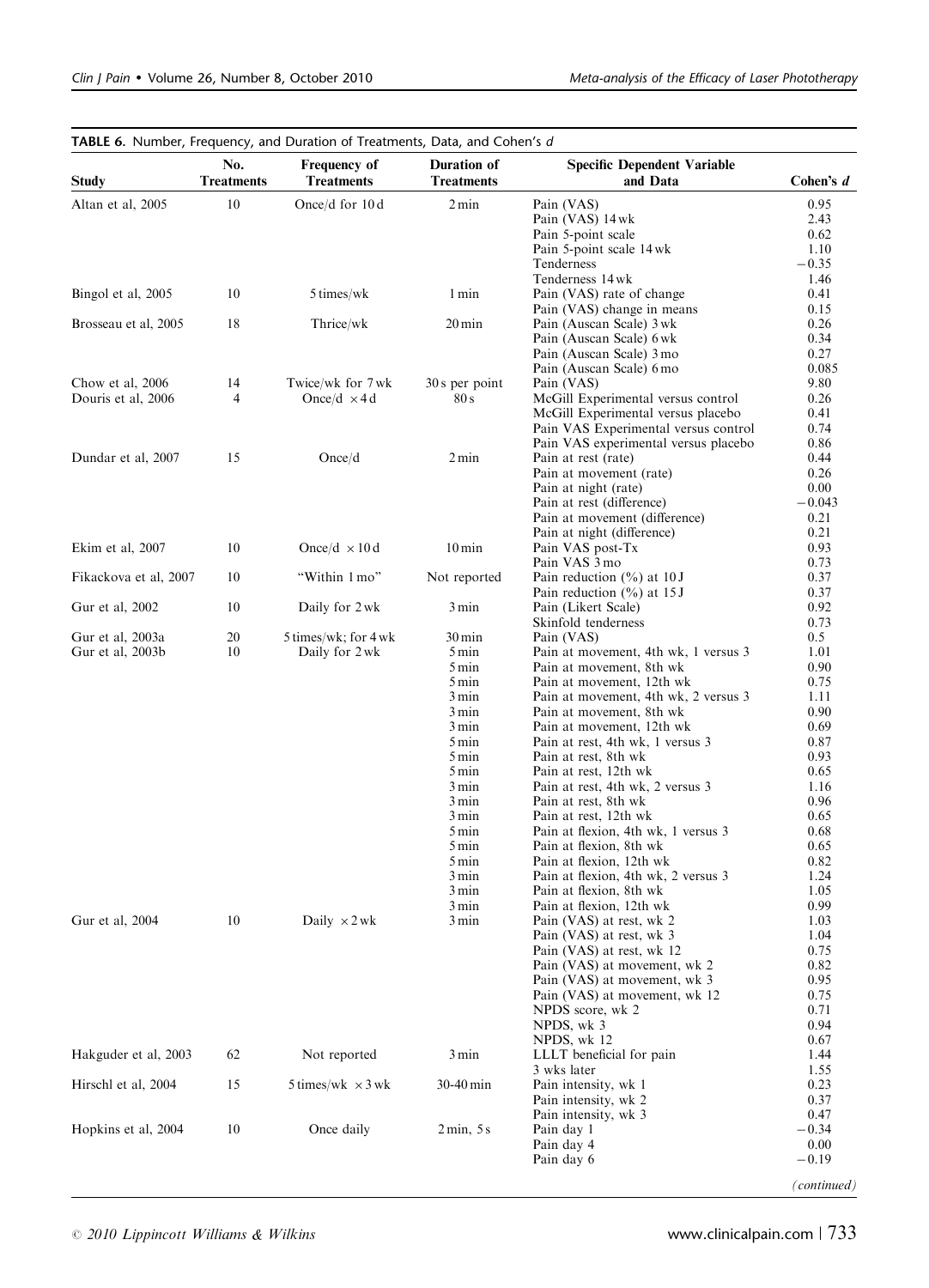|                     | No.               | Frequency of                    | <b>Duration of</b>       | <b>Specific Dependent Variable</b>    |             |
|---------------------|-------------------|---------------------------------|--------------------------|---------------------------------------|-------------|
| <b>Study</b>        | <b>Treatments</b> | <b>Treatments</b>               | <b>Treatments</b>        | and Data                              | Cohen's $d$ |
| Ozdemir et al, 2001 | 10                | Once daily for<br>$10 \times d$ | 15 s per point           | Pain level (VAS)                      | 3.36        |
|                     |                   |                                 | $(3 \text{ min } total)$ | NPDS score                            | 3.47        |
| Ozkan et al, 2004   | 10                | Once/d                          | 130s                     | Pain (VAS)                            | $-0.72$     |
| Saunders, 2003      | 9                 | Thrice weekly for<br>$3$ wk     | 90 s                     | Pain (VAS 100 mm Huskinssons)         | 2.38        |
| Stergioulas, 2007   | 12                | Twice weekly                    | $30 s$ per Tx point      | Pain (VAS) at rest, 8wk               | 0.26        |
|                     |                   | $\times$ 4 wk, or Once/wk       |                          | Pain at rest, 16 wk                   | 0.26        |
|                     |                   | $\times$ 4 wk                   |                          | Pain at palpation, 8 wk               | 1.01        |
|                     |                   |                                 |                          | Pain at palpation, 16 wk              | 0.89        |
|                     |                   |                                 |                          | Pain on isometric testing, 8 wk       | 0.98        |
|                     |                   |                                 |                          | Pain on isometric testing, 16 wk      | 1.18        |
|                     |                   |                                 |                          | Pain during middle finger test, 8 wk  | 0.47        |
|                     |                   |                                 |                          | Pain during middle finger test, 16 wk | 0.38        |
|                     |                   |                                 |                          | Pain during grip strength test, 8 wk  | 0.57        |
|                     |                   |                                 |                          | Pain during grip strength test, 16 wk | 1.08        |
| Takas et al, 2006   | $\overline{4}$    | One pre-Tx and one              | 6 min pre and            | Pain (VAS) after treatment            | 0.30        |
|                     |                   | post-Tx                         | $10 \,\mathrm{min}$ post | Pain (VAS) 24 h later                 | 0.75        |
| Tascioglu et al,    | 10                | Five times/wk                   | $2 \text{ min}$          | 3 J, VAS, pain at rest, wk 3          | 0.016       |
| 2004                |                   | $\times$ 2 wk                   |                          | 3 J, VAS, pain at rest, mo 6          | $-0.037$    |
|                     |                   |                                 |                          | 3 J, VAS, pain at activity, wk 3      | $-0.058$    |
|                     |                   |                                 |                          | 3 J, VAS, pain at activity, mo 6      | $-0.041$    |
|                     |                   |                                 |                          | 1.5 J, VAS, pain at rest, wk 3        | 0.089       |
|                     |                   |                                 |                          | 1.5 J, VAS, pain at rest, mo 6        | 0.034       |
|                     |                   |                                 |                          | 1.5 J, VAS, pain at activity, wk 3    | 0.085       |
|                     |                   |                                 |                          | 1.5 J, VAS, pain at activity, mo 6    | 0.12        |
|                     |                   |                                 |                          | 3J, WOMAC, pain at rest, wk 3         | 0.048       |
|                     |                   |                                 |                          | 3J, WOMAC, pain at rest, mo 6         | 0.036       |
|                     |                   |                                 |                          | 1.5 J, WOMAC, pain at rest, wk 3      | 0.098       |
|                     |                   |                                 |                          | 1.5 J, WOMAC, pain at rest, mo 6      | 0.0051      |
| Zinman et al, 2004  | 8                 | Twice/wk $\times$ 4 wk          | $5 \,\mathrm{min}$       | Pain (VAS) wk 2                       | $-0.09$     |
|                     |                   |                                 |                          | Pain (VAS) wk 6                       | 0.47        |
|                     |                   |                                 |                          | Pain (VAS) wk 8                       | 0.26        |

TABLE 6. (continued)

LLLT indicates low-level laser therapy; NPDS, Northwick Park Dependency Score; Tx, treatment; VAS, visual analog scale; WOMAC, Western Ontario and McMaster Universities Arthritis Index.

higher than  $+0.84$ , had it been possible to include the 28 experimental studies that were excluded from this study. Twenty-three (82.1%) of the 28 papers excluded showed phototherapy to be significantly effective in pain reduction (Table 2); compared with 59.1% of the studies used in this analysis.

Compared with the 9 effect sizes computed from the 9 studies identified in the earlier study,  $38\,$  52 effect sizes were computed from 22 articles in this study. The higher number of computable effect sizes and the larger number of relevant articles suggests a higher level of sophistication of articles published since 2000. Most contemporary articles measured pain outcomes at several time points or used multiple scales to estimate pain. Even after accounting for repeated measurements of the same outcome variable, the average number of computed effect sizes remained high. Furthermore, the total number of articles (22) with computable effect sizes published between January 2000 and December 2007 is more than twice the number of peer-reviewed articles (9) with computable effect sizes in the study by Enwemeka et  $al^{38}$  which covered a 30-year period. This observation, which indicates that more articles have been published since 2000, also reflects the increasing acceptance of phototherapy as a clinical tool for pain relief.

Our findings strengthen earlier reports, which indicate that phototherapy is beneficial for pain relief, regardless of etiology.<sup>3,4,6,7,17–19,27,37,38,41–43</sup> For example, Brosseau

et al<sup>37</sup> reviewed 13 clinical trials that examined the effects of laser phototherapy on pain relief in persons with either osteoarthritis or rheumatoid arthritis. They showed that, in patients with rheumatoid arthritis, phototherapy reduced pain by 70% and morning stiffness by 27.5 minutes relative to placebo; but functional assessment, range of motion, and local swelling did not differ between the 2 groups. The result for osteoarthritis was inconclusive, as the outcome of treatment seemed dependent on the parameters of treatment. Similarly, as detailed above, Enwemeka et al<sup>38</sup> used statistical meta-analysis to demonstrate that treatment with laser phototherapy moderately relieves pain of various etiologies.

The exact mechanisms by which phototherapy relieves pain continue to evolve. It has been shown that phototherapy increases local and systemic microcirculation thereby reducing swelling and pain. The increased blood flow is associated with nitric oxide synthesis.<sup>8</sup> Others have shown that phototherapy relieves pain by modulating key mediators of inflammation—for example, reducing the level of prostaglandin  $E_2$  and inhibiting cyclo-oxygenase<sup>23,24</sup> similar to the effects of nonsteroidal anti-inflammatory drugs and steroids. Furthermore, it has been postulated that photostimulation induces athermal photochemical reactions that modulate nerve transmission, thereby altering the pain threshold of nociceptors.20–22 In addition, there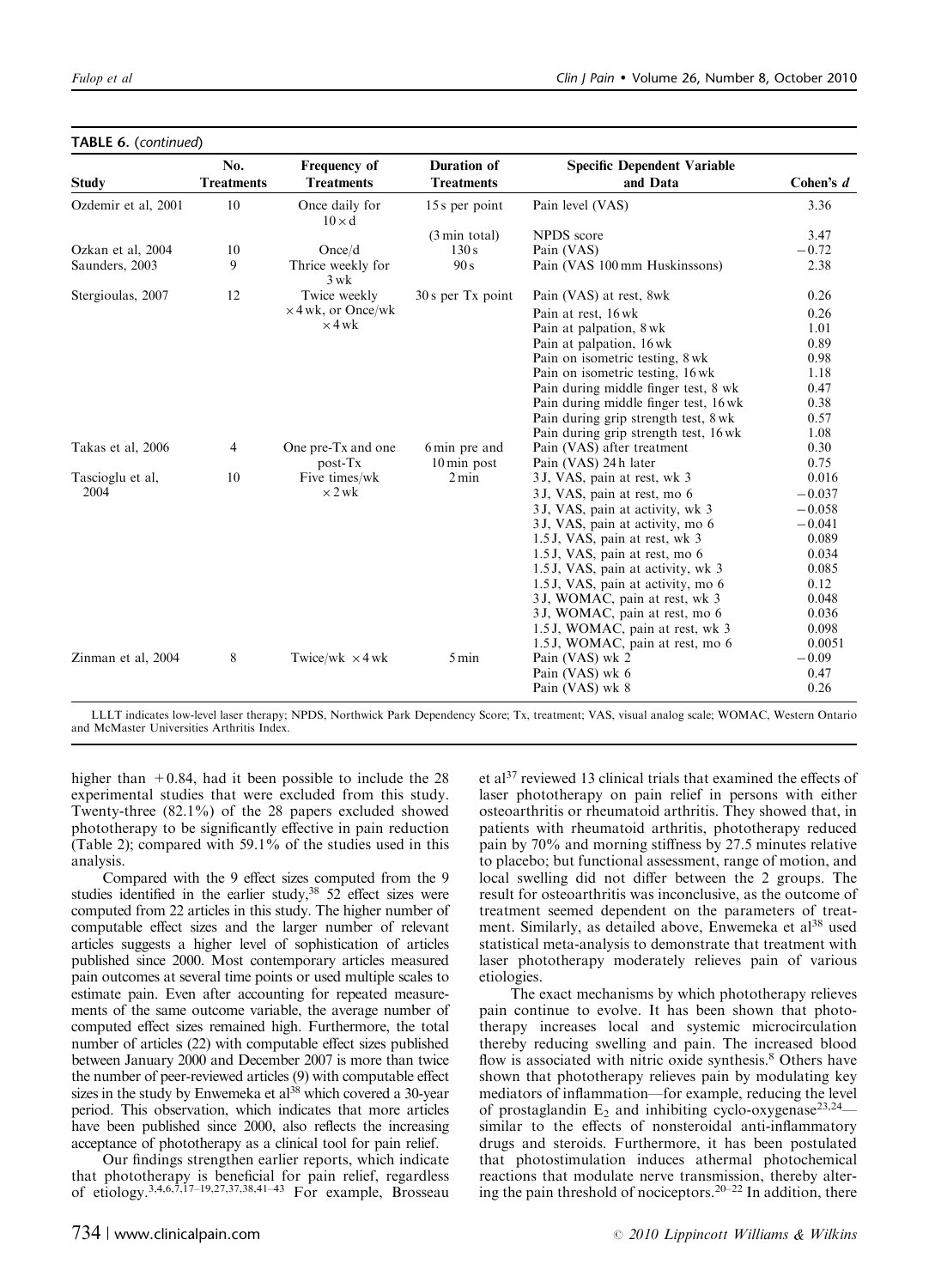is evidence that phototherapy enhances the release of endorphins—the bodies endogenous pain relievers.<sup>26,27</sup> It is possible that a combination of these and other mechanisms are involved in the effect of phototherapy on pain relief. Thus, further studies are needed to clarify the mechanisms involved. As our study was limited to articles published in English, we recommend that future meta-analysis include articles published in other languages. Such effort could yield a significantly greater pool of articles even though the relatively few foreign language articles we examined had such limited information that it was not possible to compute effect sizes from them. Future studies on the effects of phototherapy on pain should include functional outcome instruments to bridge the gap between pain and its effect on function. As observed in Table 6, only 2 of the studies used functional-based outcome scales with the majority using visual analog pain scales.

Our findings warrant the conclusion that phototherapy effectively relieves pain of various etiologies; suggesting that it could be a valuable addition to contemporary pain management armamentarium. This finding does not suggest, however, that phototherapy should be used in isolation of other treatment strategies for musculoskeletal conditions. In contrast, standards of care for acute and chronic musculoskeletal pain such as the ones established by the Bone and Joint Decade Task Force<sup>44</sup> place an emphasis on multidisciplinary intervention strategies and self-management.

#### **REFERENCES**

- 1. Mester E, Ludany M, Sellyei M. The stimulating effect of low power laser ray on biological systems. Laser Rev (Lond.). 1968;1–3.
- 2. Plog FMW. Biophysical application of the laser beam. In: Koebner HK. Lasers in Medicine. New York: John Wiley Publishers; 1980.
- 3. Ekim A, Armagan O, Tascioglu F, et al. Effect of low-level laser therapy in rheumatoid arthritis patients with carpel tunnel syndrome. Swiss Med Wkly. 2007;137:347–352.
- 4. Gur A, Cosut A, Sarac AJ, et al. Efficacy of different therapy regimes of low-power laser in painful osteoarthritis of the knee: A double-blind and randomized-controlled trail. Laser Surg Med. 2003;33:330–338.
- 5. Ozdemir F, Birtane M, Kokino S. The clinical efficacy of low-power laser therapy on pain and function in cervical osteoarthritis. Clin Rheumatol. 2001;20:181–184.
- 6. Douris P, Southard V, Ferrigi R, et al. Effect of phototherapy on delayed onset muscle soreness. Photomed Laser Surg. 2006;24:377–382.
- 7. Fikackova H, Dostalova T, Navratil L, et al. Effectiveness of low-level laser therapy in temporomandibular joint disorders: a placebo-controlled study. Photomed Laser Surg. 2007;25: 297–303.
- 8. Samoilova KA, Zhevago NA, Petrishchev NN, et al. Role of nitric oxide in the visible light-induced rapid increase of human skin microcirculation at the local and systemic levels: II. Health volunteers. Photomed Laser Surg. 2008;26:443–449.
- 9. Saunders L. Laser versus ultrasound in the treatment of supraspinatus tendinosis: randomized controlled trials. Physiotherapy. 2003;6:365–373.
- 10. Sousa LR, Cavalcanti BN, Marques MM. Effect of laser phototherapy on the release of  $TNF-\alpha$  AND MMP-1 by endodontic sealer-stimulated macrophages. Photomed Laser Surg. 2009;27:37–42.
- 11. Stergioulas A. Low-level laser treatment can reduce edema in second-degree ankle sprains. J Clin Laser Med Surg. 2004;22: 125–128.
- 12. Trelles MA, Rotinen S. He/Ne laser treatment of hemorrhoids. Acupunct Electrother Res. 1983;8:289–295.
- 13. Naeser MA, Hahn KK, Lieberman BE, et al. Carpal tunnel syndrome pain treated with low-level laser and microamperes transcutaneous electric nerve stimulation: a controlled study. Arch Phys Med Rehabil. 2002;83:978–988.
- 14. Naeser MA. Photobiomodulation of pain in carpal tunnel syndrome: review of seven laser therapy studies. Photomed Laser Surg. 2006;24:101–110.
- 15. Weintraub MI. Noninvasive laser neurolysis in carpal tunnel syndrome. Muscle Nerve. 1997;20:1029-1031.
- 16. Wong E, Lee G, Zucherman J, et al. Successful management of female office workers with "repetitive stress injury" or "carpal tunnel syndrome" by a new treatment modality application of low level laser. Int J Clin Pharmacol Ther. 1995;33:208–211.
- 17. Chow RT, Heller GZ, Barnsley L. The Effect of 300 mW, 830 nm laser on chronic neck pain: a double-blind, randomized, placebo-controlled study. Pain. 2006;124:201–210.
- 18. Gur A, Karakoc M, Cevik R, et al. Efficacy of low power laser therapy and exercise on pain and function in chronic low back pain. Laser Surg Med. 2003;32:233–238.
- 19. Hirschl M, Katzenschlager R, Francesconi C, et al. Low-level laser therapy in primary Raynaud's phenomenon-result of a placebo controlled, double blind intervention study. J Rheumatol. 2004;31:2408–2412.
- 20. Mendez TM, Pinheiro AL, Pacheco MT, et al. Dose and wavelength of laser influence on the repair of cutaneous wounds. J Clin Laser Med Surg. 2004;22:19–25.
- 21. Ohshiro T, Calderhead RG. Development of low reactive-level laser therapy and its present status. J Clin Laser Med Surg. 1991;9:267–275.
- 22. Walker J. Relief from chronic pain by low power laser irradiation. Neurosci Lett. 1983;43:339–344.
- 23. Honmura A, Ishii A, Yanase M, et al. Analgesic effect of GaAlAs diode laser irradiation on hyperalgesia in carrageenininduced inflammation. Lasers Surg Med. 1993;13:463–469.
- 24. Sakurai Y, Yamaguchi M, Abiko Y. Inhibitory effect of lowlevel laser irradiation on LPS-stimulated prostaglandin E2 production and cyclooxygenase-2 in human gingival fibroblasts. Eur J Oral Sci. 2000;108:29–34.
- 25. Aimbiro F, Albertini R, Pacheco MT, et al. Low level laser therapy induces dose-dependent reduction of TNF-alpha levels in acute inflammation. Photomed Laser Surg. 2006;24:33–37.
- 26. Basford JR. Low-energy laser treatment of pain and wounds: hype, hope or hokum? Mayo Clin Proc. 1986;61:671-675.
- 27. Gibson KF, Kernohant WG. Lasers in medicine–a review. J Med Eng Technol. 1993;17:51–57.
- 28. Braverman B, McCarthy RJ, Ivankovich AD. Effect of heliumneon and infrared laser on wound healing in rabbits. Lasers Surg Med. 1989;9:50–58.
- 29. Mester E, Spiry T, Szende B. Effect of laser rays on wound healing. Am J Surg. 1971;122:532-535.
- 30. Karu TI. Photo-biological fundamentals of low-power laser therapy. *J Quantum Electron*. 1987;10:1703-1717.
- 31. Tam G. Low power laser therapy and analgesic action. J Clin Laser Med Surg. 1999;17:29–33.
- 32. Yu W, Naim JO, McGowan M, et al. Photomodulation of oxidative metabolism and electron chain enzymes in rat liver mitochondria. Photochem Photobiol. 1997;66:866–871.
- 33. Passarella S. He-Ne laser irradiation of isolated mitochondria. J Photochem Photobiol B. 1989;3:642–643.
- 34. Reddy GK, Stehno-Bittel L, Enwemeka CS. Laser photostimulation of collagen production in healing rabbit Achilles tendons. Laser Surg Med. 1998;22:281–287.
- 35. Wolf FM. Meta-analysis: Quantitative Methods for Research Synthesis. Newbury Park, CA: Sage; 1986.
- 36. Cohen J. Statistical Power Analysis for the Behavioral Sciences. New York: Academic Press; 1969.
- 37. Brosseau L, Welch V, Wells G, et al. Low level laser therapy for osteoarthritis and rheumatoid arthritis: a metaanalysis. J Rheumatol. 2000;27:1961–1969.